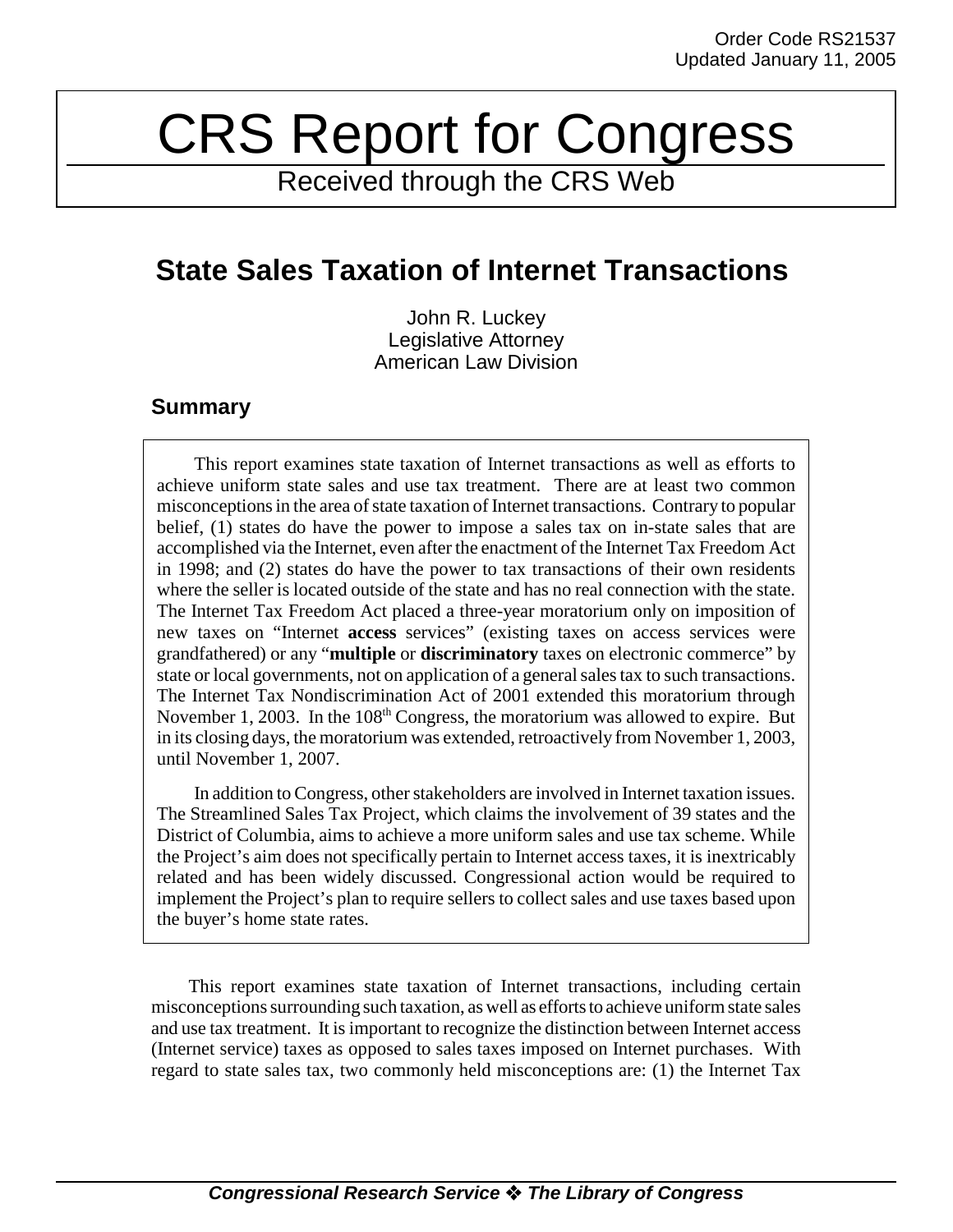Freedom Act of 1998<sup>1</sup> placed a moratorium on a state's power to impose a sales tax on sales that are accomplished via the Internet; and (2) states may not tax transactions where the seller is located outside of the state and has no real connection to the state. In reality, states still have the power to impose a sales tax on in-state sales that are accomplished via the Internet. Similarly, states have the power to tax transactions of their own residents where the seller is located outside of the state and has no real connection with the state.

State governments depend on sales and use taxes for nearly one-third (32.3%) of their total tax revenue.<sup>2</sup> The traditional method of collecting sales tax has been by the "brick and mortar" retailer, who collects the tax from the purchaser and then remits the money to a state tax agency on a periodic basis. This method has broken down in the outof-state seller context because the seller, whether mail order or Internet sales, having no substantial nexus to the state is under no enforceable obligation to collect sales tax. $3$ 

#### **Moratorium**

 The Internet Tax Freedom Act placed a three-year moratorium on the imposition of new taxes on "Internet access services" or any "multiple or discriminatory taxes on electronic commerce" by state or local governments.<sup>4</sup> In pertinent part, the act defined "discriminatory tax" as imposing "an obligation to collect or pay the tax on a different person or entity than in the case of transactions involving similar property, goods, services, or information accomplished through other means."<sup>5</sup> Accordingly, during the moratorium period states were not permitted to impose a tax on charges to access the Internet nor tax Internet purchases to different persons or entities or at a rate different than purchases made through other mediums (such as traditional "brick and mortar" stores). states that had such an access tax already in place and enforced it as of October 1, 1998, maintained their ability to impose such a tax through a grandfather clause.<sup>6</sup> It remained permissible to apply a sales tax which is administered equally without regard to the medium (face-to-face, mail order, or Internet). The act specifically stated that:

.....nothing in this title shall be construed to modify, impair, or supersede, or authorize the modification, impairment, or superseding of, any state or local law pertaining to

<sup>&</sup>lt;sup>1</sup> The Internet Tax Freedom Act comprises Titles XI and XII of Division C of the Omnibus Consolidated and Emergency Supplemental Appropriations Act of 1999, P.L. 105-277, §§ 1100 et seq. (1998).

<sup>2</sup> CRS Report RL31252, *Internet Commerce and State Sales and Use Taxes Transactions*, by Steve Maguire, citing U.S. Bureau of the Census, "Summary of State and Local Government Tax Revenue." Currently, 45 states and the District of Columbia impose a sales tax. Only Delaware, New Hampshire, Oregon, Montana, and Alaska do not collect sales tax.

<sup>3</sup> *Quill v. North Dakota*, 504 U.S. 298 (1992).

<sup>&</sup>lt;sup>4</sup> P.L. 105-277, § 1101(a). The moratorium was originally set to expire on October 21, 2001.

 $5$  P.L. 105-277, § 1104(2)(a)(iii).

 $6$  P.L. 105-277, § 1101(a)(1). Ten states and the District of Columbia qualified for this exemption. Currently, only 7 of these impose a sales and use tax on Internet access. See CRS Report RL31929, *Internet Tax Bills in the 108<sup>th</sup> Congress*, by Nonna A. Noto.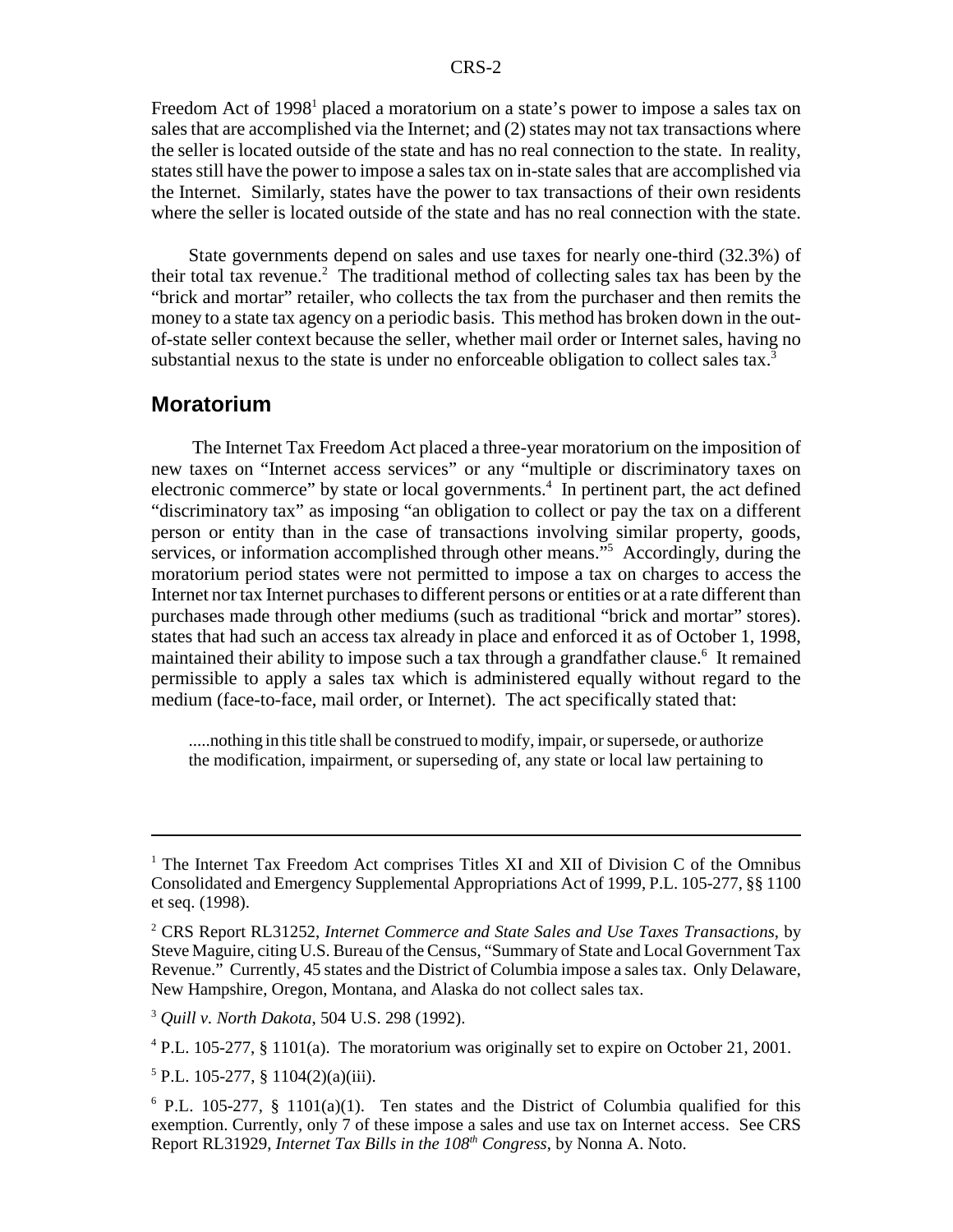taxation that is otherwise permissible by or under the Constitution of the United States or other Federal law and in effect on the date of enactment of this Act.7

The Internet Tax Freedom Act also created the Advisory Commission on Electronic Commerce.<sup>8</sup> The Advisory Commission was tasked with studying "federal, state and local, and international taxation and tariff treatment of transactions using the Internet and Internet access" and reporting its findings to Congress within 18 months.<sup>9</sup> In April of 2000, the Commission's Report to Congress included formal findings and recommendations as well as major policy proposals.<sup>10</sup> Formal findings and recommendations consisted of encouraging initiatives to bring Internet access to lowerincome individuals, exploring the privacy implications of Internet taxation, and making permanent the standstill on international Internet taxes and tariffs.<sup>11</sup> The policy proposals included rendering permanent the moratorium on transaction taxes on the sale of Internet access and clarifying which factors establish a seller's physical presence in a state for purposes of determining nexus. $^{12}$ 

The Internet Nondiscrimination Act of 2001 extended the moratorium imposed by the Internet Tax Freedom Act an additional two years, until November 1, 2003.13 The 108th Congress originally allowed the moratorium to expire and then, more than a year later, reimposed it retroactively in the Internet Nondiscrimination Act.14 This act extended the moratorium for four years (November 1, 2003 to November 1, 2007); expanded the definition of "Internet access" to include both providers and buyers of Internet access; grandfathered until November 1, 2007 state Internet access taxes which had been enforced before October 1, 1998;<sup>15</sup> grandfathered until November 1, 2005 state Internet access taxes which had been enforced before November 1,  $2003$ ;<sup>16</sup> and excluded from the moratorium state taxes on voice or simalar service utilizing Internet Protocol and all Texas access taxes.

### **Out-of-State Sellers**

When discussing Internet access taxes, a discussion of state sales tax on Internet purchases inevitably ensues. A state may tax a transaction if there is some connection (a nexus) of the transaction to the state. Thus if the seller or the buyer is located in the

<sup>11</sup> Advisory Commission on Electronic Commerce, *Report to Congress*, April 2000. p.4.

<sup>12</sup> *Id*. at p.5.

 $^{13}$  P.L. 107-75.

<sup>14</sup> P.L. 108-435.

<sup>15</sup> Wisconsin was only grandfathered through November 2006.

<sup>16</sup> Primarily taxes on DSL Internet access.

 $^7$  *Id.* at § 1101(b).

 $8$  P.L. 105-277, § 1102(a).

 $^{9}$  *Id.* at § 1102(g)(1).

 $10$  Advisory Commission "proposals" are positions that received a simple majority vote of the Commissioners, while a "finding and recommendation" of the Commission required approval from two-thirds of the commissioners.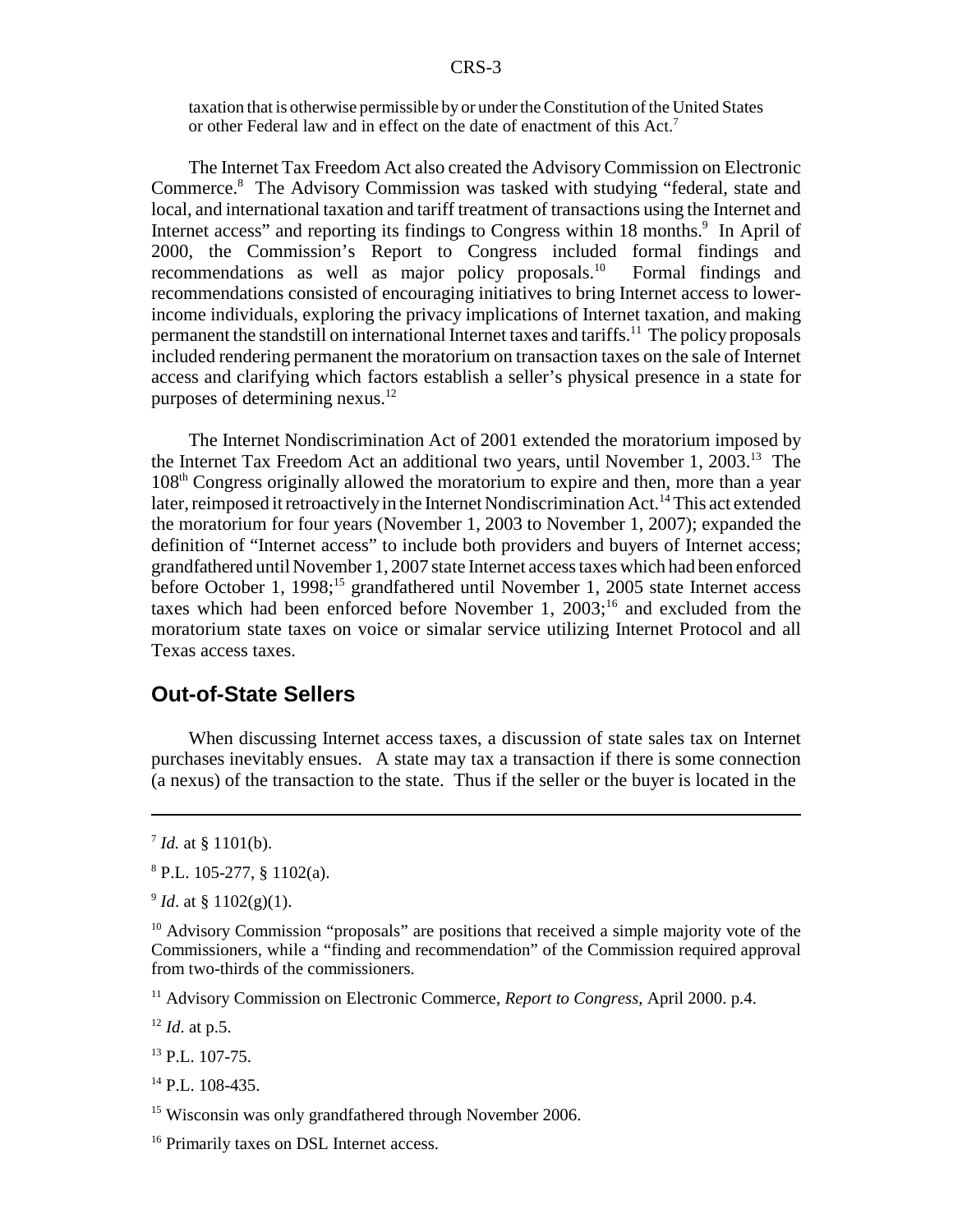state, the transaction may be subject to the sales tax. The important question in the outof-state seller context is not the state's power to tax the transaction, but rather whether the state can require the out-of-state seller to collect the tax from the purchaser.<sup>17</sup>

The Due Process<sup>18</sup> and Commerce<sup>19</sup> Clauses of the United States Constitution limit a state from imposing tax liability or collection responsibilities on a business concern unless there is a substantial nexus or in-state contact established with the state. There is currently no statutory authority and scant case law on the subject of nexus and the Internet, but the Supreme Court has given considerable guidance in the analogous area of taxation of mail order sales. The two major Supreme Court decisions in this area are *National Bellas Hess, Inc. v. Illinois Department of Revenue*, 20 and *Quill Corp. v. North Dakota*. 21

In the 1967 *National Bellas Hess* decision, the Supreme Court held that the state of Illinois could not require an out-of-state mail order sales company to collect a use tax from Illinois customers. Bellas Hess's only contact with the state was via the mails or common carriers. This contact was found to be insufficient to establish nexus under either the Due Process or Commerce Clause. The Court utilized a physical presence standard for nexus for both of these clauses. $^{22}$ 

Ten years after *Bellas Hess*, the Supreme Court set out a four part test in *Complete Auto Transit, Inc. v. Brady*23 for determining whether a state tax is compatible with the Commerce Clause. For a state tax to be applied to an activity there must be substantial nexus with the taxing state. The tax must be fairly apportioned. It must not discriminate against interstate commerce. The tax must be fairly related to the services provided by the state. $24$ 

This clarification became more significant in the mail-order sales area after the 1992 *Quill* decision. In *Quill*, a case factually similar to *Bellas Hess*, the Court dropped the physical presence test for nexus under the Due Process Clause, requiring only that the seller's efforts be "purposefully directed toward the residents of the taxing state."<sup>25</sup>

<sup>20</sup> 386 U.S. 753 (1967).

21 504 U.S. 298 (1992).

<sup>&</sup>lt;sup>17</sup> Several states impose a duty on the in-state buyer to report the purchase from an out-of-state seller and remit the use tax.

 $18$  U.S. Const. amend. XIV § 1.

<sup>19</sup> U.S. Const. art. I § 8, cl.3.

 $22$  386 U.S. 753 (1967). Generally, the Due Process Clause relates to the fairness of the tax burden and whether a business has minimum contacts with the taxing jurisdiction. The Commerce Clause is concerned with the effect of the tax on interstate commerce. Walter Hellerstein, *Supreme Court Says No State Use Tax Imposed on Mail-order Sellers...for Now*, 77 J. Tax'n 120, 120 (Aug. 1992).

 $23$  430 U.S. 274 (1977).

<sup>24</sup> *Id.* at 279.

<sup>25</sup> *Quill* at 312.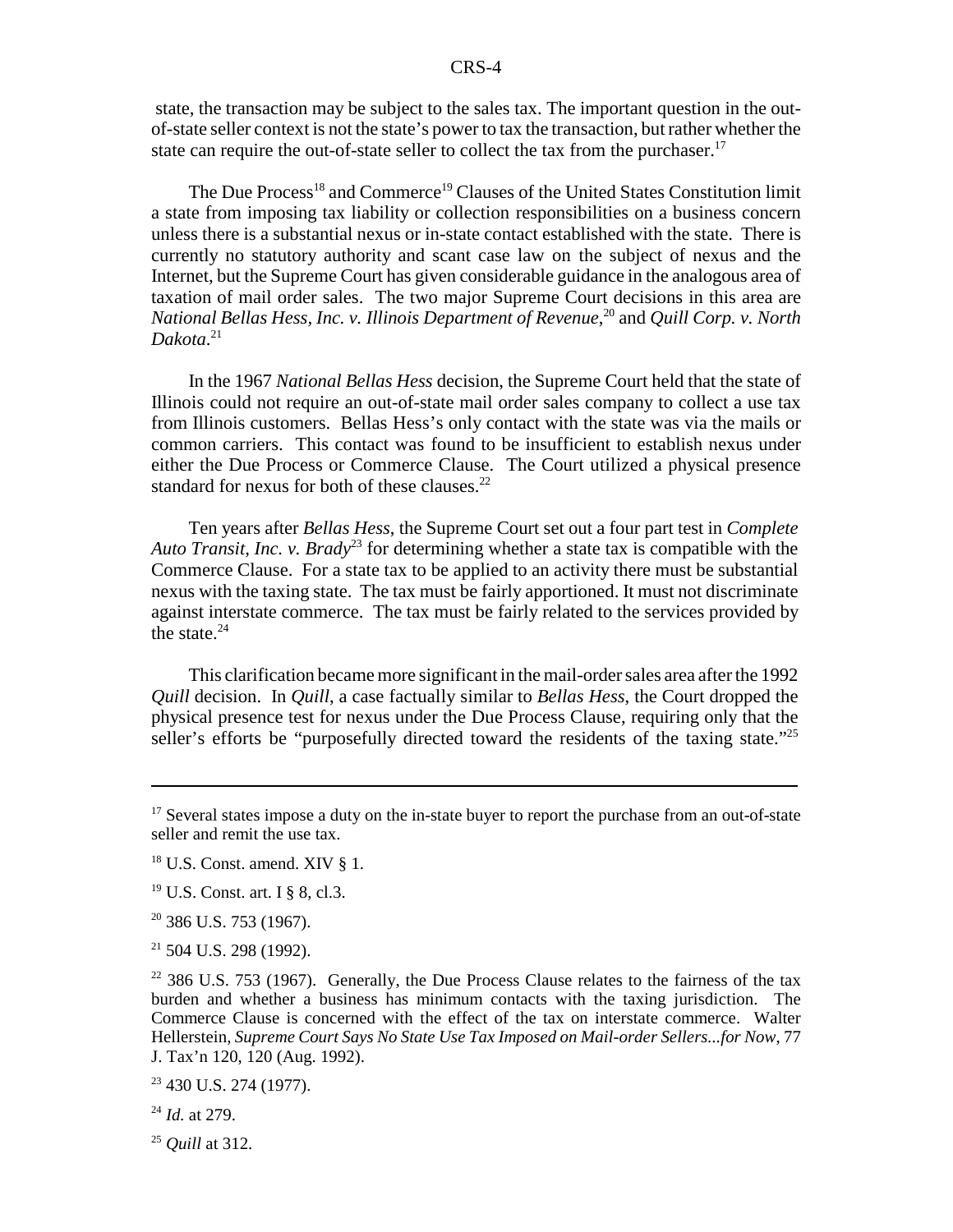Therefore the Due Process Clause was no longer an impediment to requiring tax collection by the out-of-state seller. However, the physical presence standard or substantial nexus requirement of the Commerce Clause was reaffirmed.<sup>26</sup> Therefore the practical outcome of the case was the same as *Bellas Hess*. The state could not force the seller to collect the tax absent a substantial nexus.

The removal of the Due Process Clause as a road block did open a door for Congress, under its commerce powers, to legislatively empower the states to require the collection of these taxes. The Supreme Court, in *Quill*, specifically invited Congress to act in this area. To date, Congress has not enacted legislation in this area.

#### **Streamlined Sales Tax Project**

One of the objections to requiring out-of-state sellers to collect state sales tax is that there are many different sales tax rates (from state-to-state) as well as multiple sales tax rates within an individual state based on the type of good being sold or the locality where the tax is collected. The Streamlined Sales Tax Project (SSTP) is an effort now underway to address, at least in part, these concerns.

SSTP is comprised of thirty-nine states and the District of Columbia. According to the SSTP's website, $^{27}$  its goals are to establish uniform tax base definitions; simplify tax rates by allowing only one state rate (with limited exceptions); impose uniform sales and use tax exemptions; create uniform and limited audit procedures for sellers; and have states fund some of the required technology improvements. Many states currently employ a variety of sales tax rates, depending on what the type of purchase is (i.e. goods, food, prescription drugs, etc.). Local governments within states are also able to impose sales taxes, and often do so with a similar variety of rates. The SSTP would limit states to one sales tax rate per state, with the possibility of an exception (different rate) for food and drugs. Local jurisdictions would be allowed one local rate. Additionally, the SSTP would mandate that states and their local governments use a common tax base, and eliminate the widely imposed requirement that businesses file tax returns with local governments.

The coalition states working together are known as the Streamlined Sales Tax Implementing States (SSTIS). This group approved model legislation, the Streamlined Sales and Use Tax Agreement, on November 12, 2002. Ten states representing 20% of the population of sales tax states must conform for the agreement to come into effect (not clear whether states must actually be conforming in operation or just approve conforming).28 SSTP claims thirty-four states, and the District of Columbia, have approved the agreement and twenty have enacted some form of conforming legislation.<sup>29</sup> The next step is for the participating states would be to ask Congress for the permission to compel out-of-state vendors to collect sales and use taxes once the states have implemented the simplified system by approving the agreement and enacting conforming

<sup>26</sup> *Id.* at 317.

 $27$  [http://www.streamlinedsalestax.org].

<sup>28</sup> *Id.*